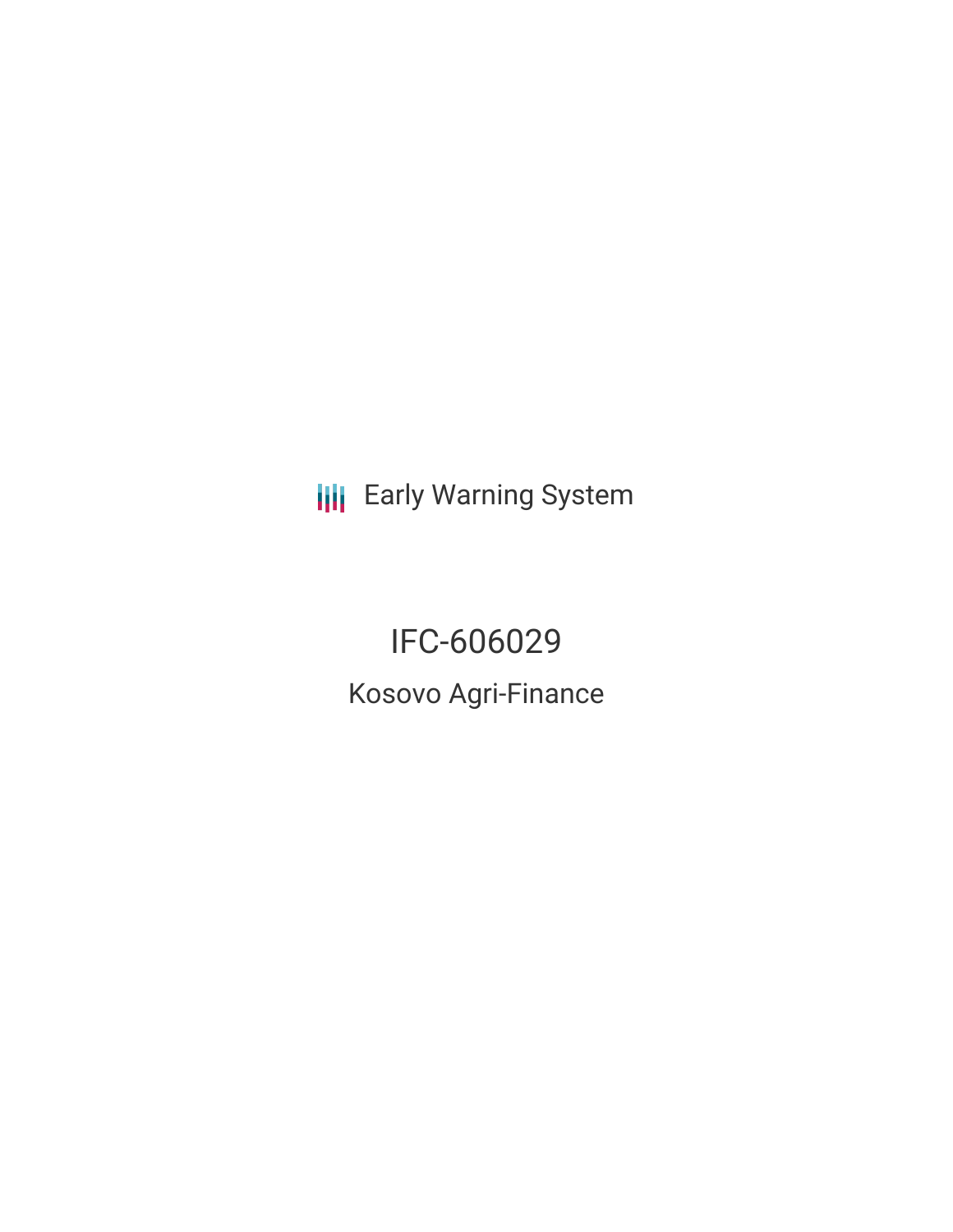

# **Quick Facts**

| <b>Countries</b>              | Kosovo                                  |
|-------------------------------|-----------------------------------------|
| <b>Financial Institutions</b> | International Finance Corporation (IFC) |
| <b>Status</b>                 | Approved                                |
| <b>Bank Risk Rating</b>       | U                                       |
| <b>Voting Date</b>            | 2021-02-24                              |
| <b>Sectors</b>                | Agriculture and Forestry                |
| <b>Investment Type(s)</b>     | <b>Advisory Services</b>                |
| <b>Project Cost (USD)</b>     | \$870.00 million                        |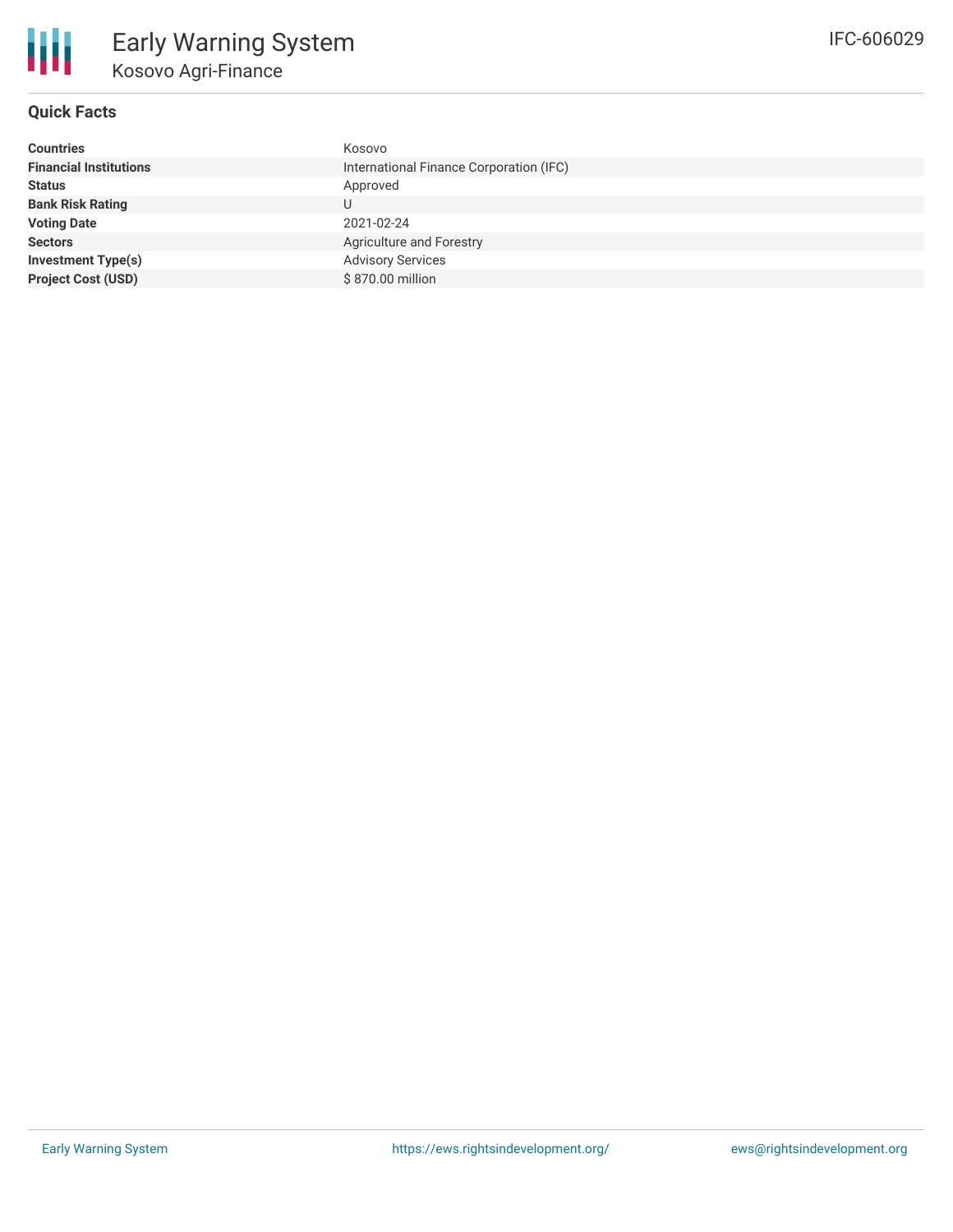

# **Project Description**

According to the Bank's website, the project provides advisory services to the Kosovo Agri-Finance Project. The project includes the following components.

1) facilitate access to agriculture finance aiming at building agriculture lending capacity of financial institutions in Kosovo for efficient agri-lending; 2) support financial institutions to improve agriculture lending procedures by designing and integrating digital data-based decision support systems and non-financial services (weather, prices, et) for agri-MSMEs to better manage their agriculture businesses; and 3) developing Climate Smart Agriculture Finance to expand bank lending while creating resiliency and sustainability of Kosovo agriculture to mitigate and adapt to climate change.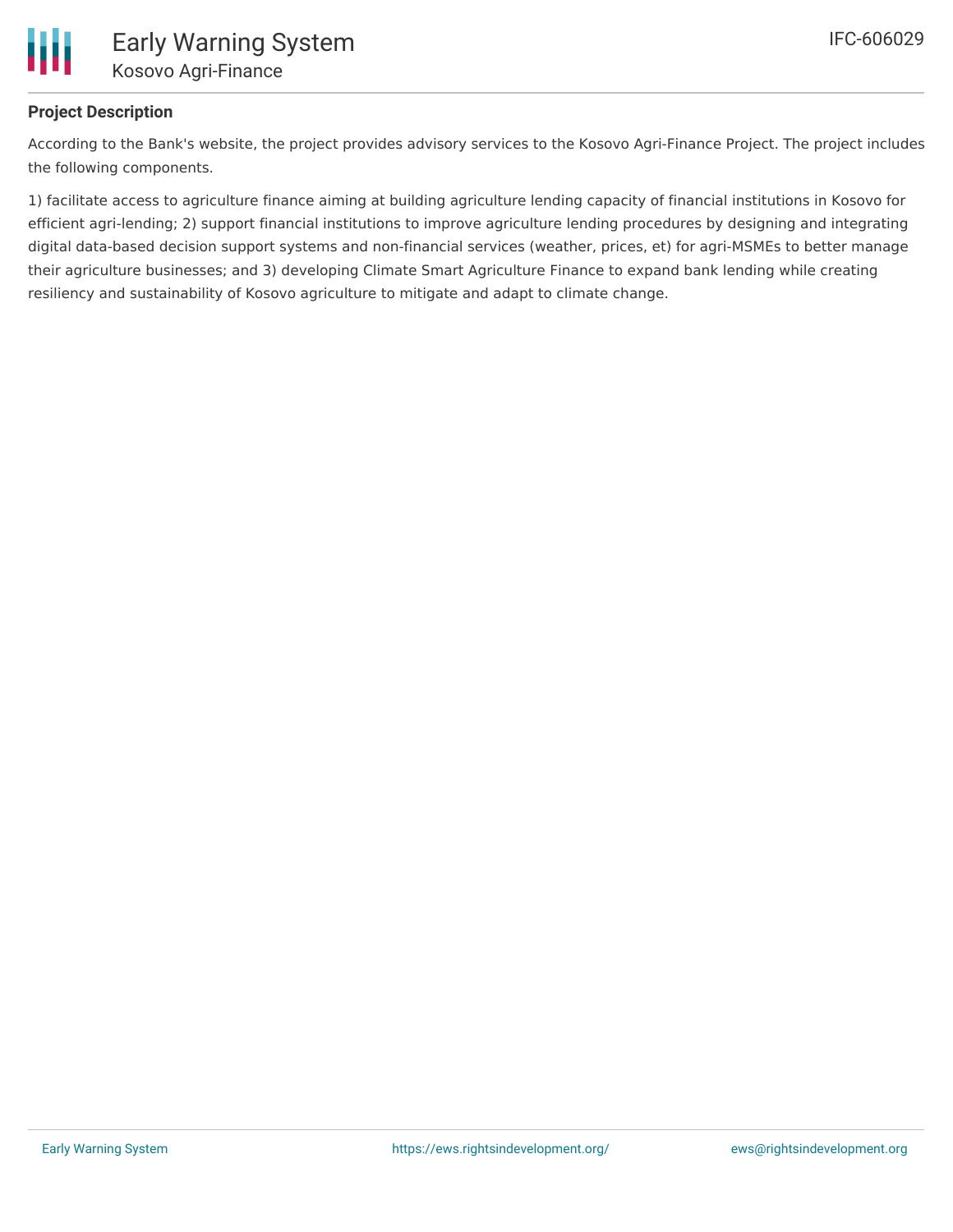

# **People Affected By This Project**

The Kosovo Agri-Finance Project is a new project funded by the Global Agriculture and Food Security Program (GAFSP), aiming to increase access to finance for Kosovo farmers, employ digital tools to reach underserved farmers, and mitigates weather risks with climate smart agriculture finance and insurance. In the first period, the project focused on research and consultations with stakeholders to set the base for next advisory services engagements. The project aims to link agriculture insurance to financial products and will meet with banks/MFIs on this topic in the next period.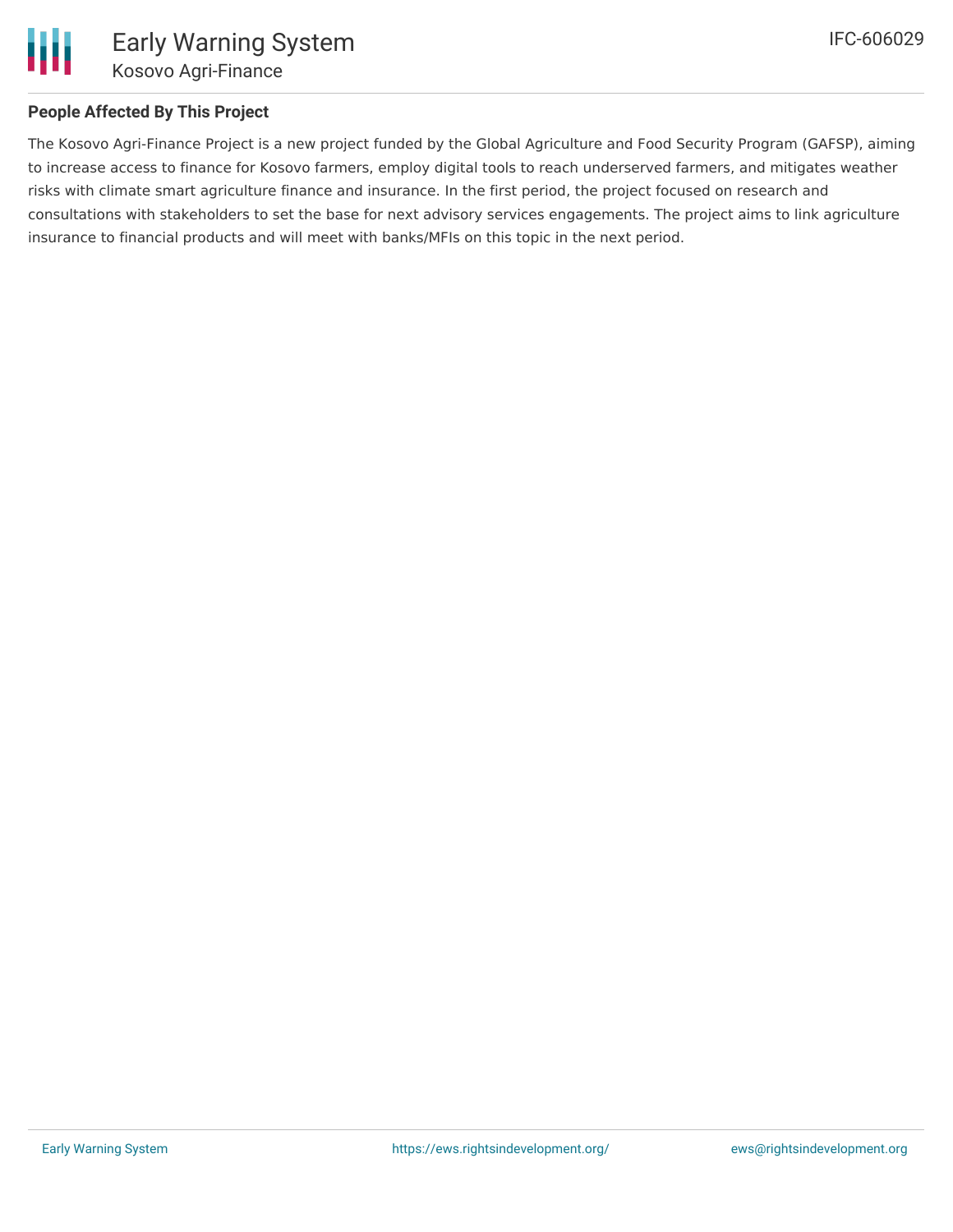### **Investment Description**

冊

• International Finance Corporation (IFC)